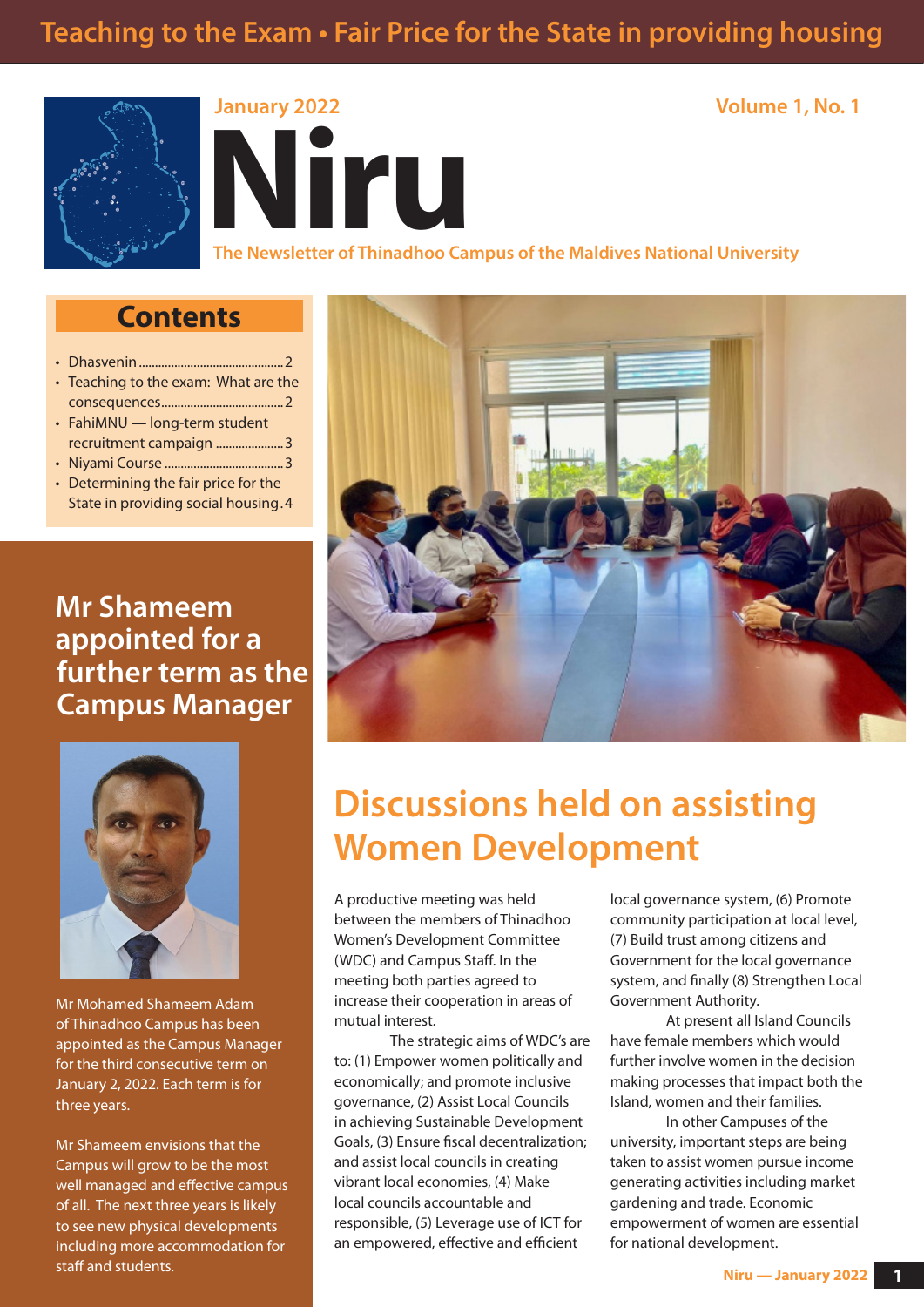

د ره در گرستمبر تر

څږ مرد د د د د د د د د د ى يى بى مەسىر مەسىرى بىرىدىس كىرىدىس<br>مەسىرى 8 مەش سىرىرىش كىرىكى كىرىدىس كىرىدىس ى دە دە دەپرە دەپە 20110 كىلەدە<br>بەجرى مەرى ئەرەبىرى ئەيرىكى ئايرىلىرى مەرك ހަމައަށްވެސް ކިޔެވުމުގެ ނަސީބު ނުލިބިއެވ.ެ ނަމަވެސް މިއީ ތަޢުލީމީ ހަޔާތުގައި ޖެހުނު ސިއްކަ ކަމުގައި ނުދެކ،ި ހިތްވަރު ދޫކޮށްނުލައ،ި އުމުރުން مس المسترد 17 مُرَكَّرٍ وَرَوْحَ وَرَوْحَةً وَرَوْحَةً د سورش دوسر مذکرہ دور دور مرکز کے مرکز کے مرکز کے مرکز کے مرکز کے مرکز کے مرکز کے مرکز کے مرکز کے مرکز کے مرکز <u>ﯩﻠﯩﺮ, ﺋﯧﺮ, ﺋﯧﺮ, ﺋﯧ</u>

גדר סי בית בית היותר בית לאת ديردك ركزوكا المسروكرسي والمسرعية ޕްރޮގުރާމެވ.ެ ފައުންޑޭޝަން ސެޓްފިކެޓް ހާޞިލުކޮށް ބިޒްނަސް އަދި އައިޓީއިން އެޑްވާންސް ސެޓްފިކެޓް دِ عِرْدَ حَمْدًا حَمِدٍ عَهْدٍ وَدَ لَهُ رَنْدُ وَحَمَد ދިއުމަށްޓަކައި ދިވެހި ރާއްޖޭގެ ޤައުމީ ޔުނިވަރސިޓީއާ ގުޅުމަށް މުހައްމަދު ހުސައިން މަސައްކަތް د ده د ده د دره در ده ده ده ده ده ده ده ده ނާކާމިޔާބު ވި ނަމަވެސް ހިތްވަރުދޫކޮށް ނުލައި ކުރަމުން مِرَّمَ وَسَوَّرْ مَنْ كَمَرْ 1016 وَسَ دَرَيْر ފުރަތަމަ ފަހަރަށް ދިވެހިރާއްޖޭގެ ގައުމީ ޔުނިވަރސިޓ،ީ ތިނަދޫ ކެމްޕަހުން ހުޅުވާލި ބެޗްލަރ އޮފް ބިޒްނަސް ކޯހުން ފުރުސަތު ލިބުމުންނެވ.ެ

 ވަޒީފާގެ މަސްޢޫލިއްޔަތު ފުރިހަމައަށް دود دوره و درد ۱۵۰۰ وو دورو دير<br>معرسودس، ويروو ۽ وير رسود سروري لابر יכג' בי גבים אים די הים גבינים.<br>בנים אינץ ב' הכייר הכייריות בה בנים אינץ ނުވިއެވ.ެ މި ދަތުރުގައި ކުރިމަތިވި އަދަދުނުކުރެވޭ ގޮންޖެހުންތަކާ ހިތްވަރާއެކު ކުރިމަތިލައި ދަތުރު ގެ މަންޒިލް ހޯދީ އެތަކެއް ޤުރުބާނީތަކަކަށް ފަހުއެވ.ެ کے دورہ دورہ دورہ و در دھوں<br>کوکوٹ، کاری وریونوی کام ویورونالر رده در در در در در دره دره<br>پروس نروژهی دنوسرهی سط فروسیس ތެރޭގައި ސިފައިންގެ ޚިދުމަތުން ޝަރަފުވެރިކަމާއެކު މުޙައްމަދު ޙުސައިން ރިޓަޔަރކުރަން ޖެހުނެވ.ެ 21 ﻣَﺮَﺗُﺪ ﺣِﻮَّﻳَّﻮ ﺣَﻮَّﻳِّ ﻣَﺮَّﻳِّ ﻣَﺮََّّ ﻣَﺮَّﺪْ ﻣَﺮَّﺪْ ﻣَﺮَّﺪْ ﻣَ غ ﻣﺮﻣﺮﻣﺮ ﻏﯘﻣﺮﯨﺮ ﻣﯩﺮﻣﺪﯨﯘ ﻣﯘﻣﺮﯨ<del>ﺪ</del> ﻣﻮ<u>ﯞﯨ</u>ﺮ ﻣﻪﻣﻪ رُمۡحِ ۥ مُسۡرِوَ مَرَّسُومِ وَٱسۡرَ مِنۡمُ مِنۡمُ وَٱسۡرَ مِنۡمُ مِنۡمُ مِنۡمَ ډﻩ ﺩﻩ ﻣﻪ ﻣﻪ ﺩﻩ ﻣﺮﺩ ﺩ ﻣﻪ ﺩﻩ ﻣﻪ ﺩﻩ ﻣﻪ ﺩﻩ ކާމިޔާބު ކަމާއެކު ފުރިހަމަކުރުމަށްފަހު މިއަދު މުޙައްމަދު ޙުސައިނަކީ ފެނަކަ ކޯޕަރޭޝަން ގދ. މަޑަވެލީ ބްރާންޗްގެ ހިންގުމުގެ ހުންގާނުގައި ހުރި ފަރާތެވ.ެ ވަކި در در دره ده دره دره در دره<br>درگو څخسه دره در مرکز دره دره دره مختر، د ده د د د سرم مرکز ده د ده د ده د د د د ގުޅުންހުރި ދާއިރާތަކުން ޚިދުމަތް ކުރެވޭތޯ އެވ.ެ

## **Teaching to the Exam: What are the consequences?**

#### **MSA**

Exam results decide best students and finest teachers. Schools give awards to teachers based on the pass percentage of their students. Top students are recognized and honored at school levels and national levels. The pressure on exam results forced teachers to teach for exam and students to learn solely for exam. As a consequence, little attention is paid to teach concepts for understanding, rather the focus is teaching for memorization. Teachers do not care about teaching values, skills or anything that is not assessed in exams. The culture of teaching and learning for the test is so widely practiced in schools. Students prefer procedural understanding rather then conceptual understanding. Understanding is regarded as only procedural thing not a conceptual thing anymore. Memorization of meanings and procedures have become most central things in teaching and learning process. One of the first thing parents do when children go to secondary schools is to get 'past-paper books' in all the

subjects for them to practice and prepare for the exam. Teachers advise students and parents to practice doing past papers repeatedly as it is believed to be a proven method for passing exams. In fact, many believes that it works.

I am not saying that doing past paper is a bad thing. Practicing problem solving, and assessing understanding help students in many ways. Assessment should be a part of learning process and should focus on gaining information about students' learning, rather than focusing on the product. When the emphasis is only on the product, doing past papers may not help students to gain knowledge or understanding, rather it only helps to learn by heart. In other words, teachers can make students to pass the exam, even though they don't understand the concept by repeatedly practicing exam questions. The question is, is this what we want?

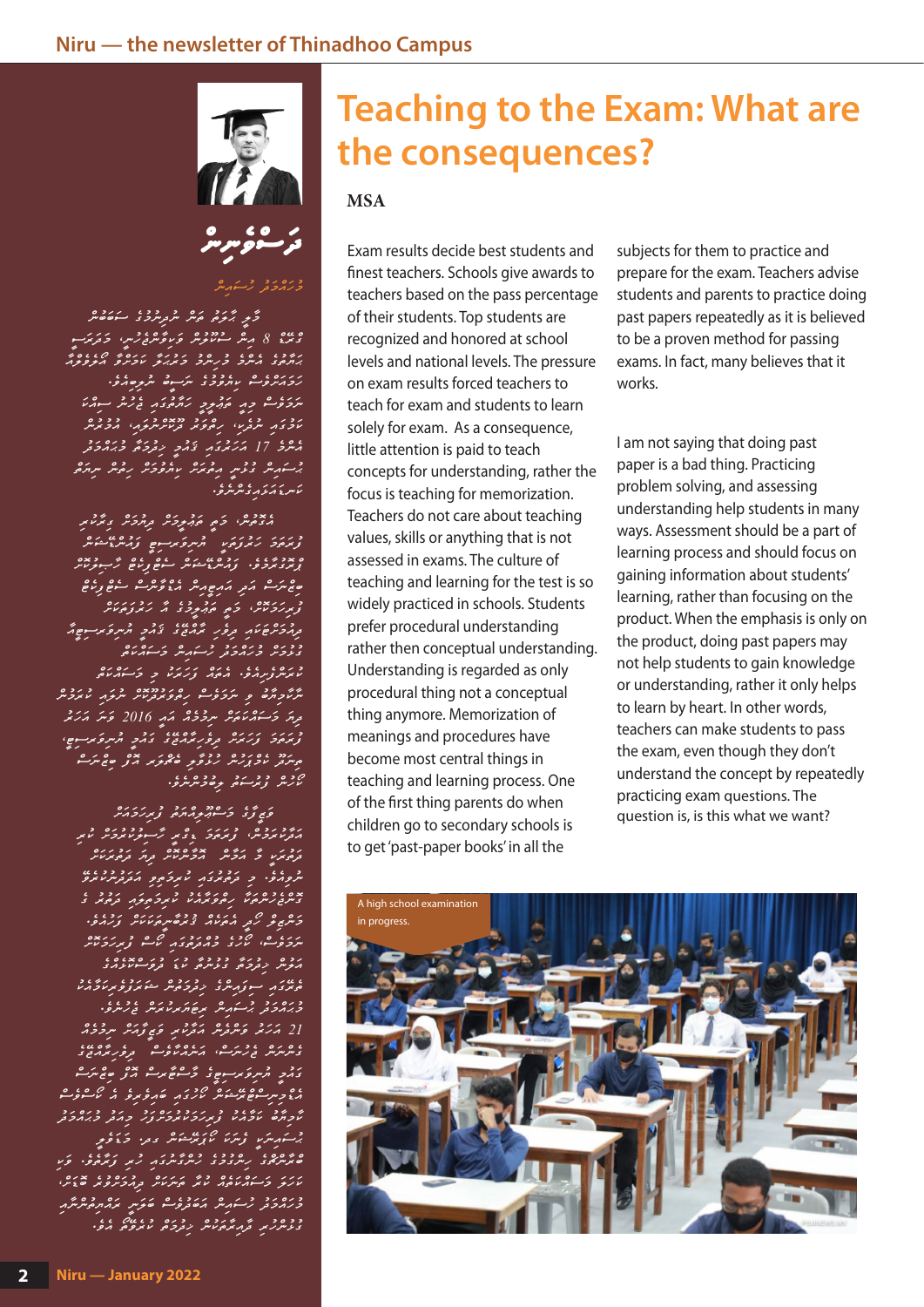The short cut of teaching to the test has number of undesirable consequences. One such a consequence is that it makes us to forget about the purpose of schooling. As we all know, teaching for assessment does not full fill the purpose of schooling as given in national curriculum. The purpose of schooling, as we all agree, is to cultivate skills needed for the students to succeed in life. Are we achieving this by putting so much attention on exam results and forcing teachers and students to strive for better exam results? What percentage of schoolleavers are employable? How many of them have desire to find a work and earn money of their own? How many of them have skills to learn new things without being spoon fed? Thinking about these questions make one to worry about future of our nation.

If we are to stop the current practice of teaching for the test, then we need to stop or at least minimize things that pressure schools, parents, and students to do so. We need to stop focusing so much on grand ceremonies to celebrate so called 'top achievers' both at school and national levels. In my opinion, we do so as it was the central purpose of schooling. Instead, we need to recognize students' other skills, skills that are important to become a better person. Our focus has to be on teaching and learning skills and values that help children to succeed in life. We should understand that if we pressure schools and teachers to focus on assessment results, then we are allowing assessment to lead curriculum, and instructional practices. If we are to develop successful, motivated, competent, confident, responsible and productive individuals who contribute to the family, community and the global society as describe in the national curriculum, we should allow curriculum to lead instructional practices of teachers, but not the assessment.



יכם כיזי גב גם יכים יכי<br>מהית <del>ינ</del>קים אמר שהפית שה<sub>בק</sub>יציות המצה د<br>اد سرکی پر سوچ پر بھی سرکار کاری میں اسلام کاری میں މުޖްތަމަޢުގެ ލާބަޔަށް ކުރެވިދާނެ ކަންތައްތަކާއި ބެހޭގޮތުން މަޝްވަރާ ކުރެވިފައިވެއެވ.ެ

ނިޔަމިކަމުގެ ސެޓްފިކެޓް 2 އަދި ފަޅުވެރިކަމުގެ ސެޓްފިކެޓް ކޯސް



ސެންޓަރ ފޯ މެރިޓައިމް ސްޓަޑީޒުން ހިންގާ ނިޔަމިކަމުގެ ސެޓްފިކެޓ2ް އަދި ފަޅުވެރިކަމުގެ ސެޓްފިކެޓް ކޯސް ތިނަދޫ ކެމްޕަހުގައި ހިންގައިފިއެވ.ެ ޖުމުލަ 13 ދަރިވަރުން ބައިވެރިވެ ހުރިހާ ދަރިވަރުން ކޯސް ފުރިހަމަ × د س مرد ع ص ح د در د مرد مرد المرد مرد المرد مرد المرد مرد المرد المرد المرد المرد المرد المرد ال ىش يەھىرى كىش كىش 1921 يىل كىش كىلىن 2021 مِسْ 19 ۦ ؎مشركة عام الرابعي من المستركزة في المستركزة في المستخدم في المستخدم في المستخدم في المستخدم في المس مَعِ ۦ ۡ ۡ ۡ ۡ ۡ صَدَّى 21،20 (2 فَرِیَٱ ۖ ۖ ) ۖ قَ م ކުރިއަށް ގެންދިޔަ ފަޅުވެރިކަމުގެ ސެޓްފިކެޓް ކޯހުގެ ހުރިހާ ބައިވެރިންވެސް ކޯސް ފުރިހަމަ ކޮށްފައިވެއެވ.ެ މިދެކޯހުގައި ކިޔަވައިދެއްވީ މިދާއިރާގެ ދުވަސްވީ ތަޖުރިބާކާރެއް ކަމުގައިވާ ސެންޓަރ ފޯ މެރިޓައިމް ސްޓަޑީޒް )ސ.ީއެމ.ް  $\frac{2}{3}$   $\frac{6}{3}$   $\frac{6}{3}$   $\frac{6}{3}$   $\frac{6}{3}$   $\frac{6}{3}$   $\frac{6}{3}$   $\frac{6}{3}$   $\frac{6}{3}$   $\frac{6}{3}$   $\frac{6}{3}$ ، ء<br>مرڪ

، ، دە دە دە دە دىگر<br>ترورىمەدى ئەمەدەرىمەن كىرىسى ކުރިއަށް ގެންދާ ފަހި އެމ.ްއެނ.ްޔޫ ޕްރޮގްރާމް ގއ އަދި ގދ ރަށްރަށުގައި ކުރިއަށް ގެންގޮ ے پ<sub>ی</sub> دی.

 މި ޕްރޮގަރާމް އަކީ ޤައުމީ ޔުނިވަރސިޓީގެ مُسَورِهِ مِنْ مُسَوَّرِ مِنْ مِنْ مِنْ مِنْ مِنْ  $\begin{array}{ccc} \mathbf{z} & \mathbf{z} & \mathbf{z} & \mathbf{z} & \mathbf{z} & \mathbf{z} \\ \mathbf{z} & \mathbf{z} & \mathbf{z} & \mathbf{z} & \mathbf{z} \\ \mathbf{z} & \mathbf{z} & \mathbf{z} & \mathbf{z} & \mathbf{z} \\ \mathbf{z} & \mathbf{z} & \mathbf{z} & \mathbf{z} & \mathbf{z} \\ \mathbf{z} & \mathbf{z} & \mathbf{z} & \mathbf{z$ د د ده ده ده د د د د د މާހައުލެއް ޤާއިމުކޮށްދޭން ޔުނިވަރސިޓީން ކުރާ މަސައްކަތްތައް ތައާރަފްކޮށްދިނުމުގެ دو، دە دە دە دە<br>كۆسىمى دە ئەرەبە دە ئ ך<br>תיית פיזיש בייש בין יותר שיית על גייט שיירוע ތަކެއްގައިކުރިއަށްގެންދާސިލްސިލާޕްރޮގަރާމެކެވ.ެ ، يودو 18 ۽ شمرڪٽر 18 سگر ڪري گر 21 غ شرىھ ئىر 2021 مىڭ دۇ. غ בי כ ברי ג' בי הי בי הי בי הי בי הי בי הי בי הי בי הי בי הי בי הי בי הי בי הי בי הי בי הי בי הי בי הי בי הי<br>הי מינו את בי הי בי הי בי הי בי הי בי הי בי הי בי הי בי הי בי הי בי הי בי הי בי הי בי הי בי הי בי הי בי הי בי د د د د برده محمد د د ده ده د د د کار د د د د د د د د د د د د د د د استان د استان د د استان د استان د استان د<br>مرکز ترجمن د کار د استان د استان د استان د استان د استان د استان د استان د استان د استان د استان د استان د است ح محمد عبد المحرية المحرور.<br>يحمد عبد المحرور المحرور المحرور المحرور المحرور المحرور المحرور المحرور المحرور المحرور المحرور المحرور المحر ނަޑެއްލ،ާފަރެސްމާތޮޑ،ާގައްދޫ( އަދި ގއ ، 3 کې خپر (څوګ<sup>رو</sup>ز) په دغوڅ تومر) ހިމަނައިގެން ކުރިއަށް ގެންދިޔަ މި ދަތުރުގައި غ ده دو د ه ده دو د ه ده و هر هر<br>له موسر عرس و سوموموسو تحریح هم شر މަތީގެ ދަރިވަރުނަށް ކެރިއަރ ގައިޑަންސް ح د د ح د د ح ده ده ده ده ده ده ده ده ده د ހިންގުމުގެ އިތުރުން ސްކޫލްތަކުގެ ޓީޗަރުންނަށް ޕްރޮފެޝަނަލް ޑިވެލޮޕްމަންޓް ސެޝަން ކުރިއަށް  $^{\circ}$ <  $^{\circ}$   $^{\circ}$   $^{\circ}$   $^{\circ}$   $^{\circ}$   $^{\circ}$   $^{\circ}$   $^{\circ}$   $^{\circ}$   $^{\circ}$   $^{\circ}$   $^{\circ}$   $^{\circ}$   $^{\circ}$   $^{\circ}$   $^{\circ}$   $^{\circ}$   $^{\circ}$   $^{\circ}$   $^{\circ}$   $^{\circ}$   $^{\circ}$   $^{\circ}$   $^{\circ}$   $^{\circ}$   $^{\circ}$   $^{\circ}$   $^{\circ}$   $^{\circ}$   $^{\circ}$   $^{\$ د د ۱۵۵۰ ز ۲۵۵۰ د ۲۵۵ د ۲۵<br>ریونر بومروری ماورس سوئواور اورس ތަރައްޤީއަށް މަސައްކަތްކުރާ ކޮމެޓީތަކާވެސް ح ده ده دره دره<br>کوشر ۱۳۵۵ مرد در در در برس برس